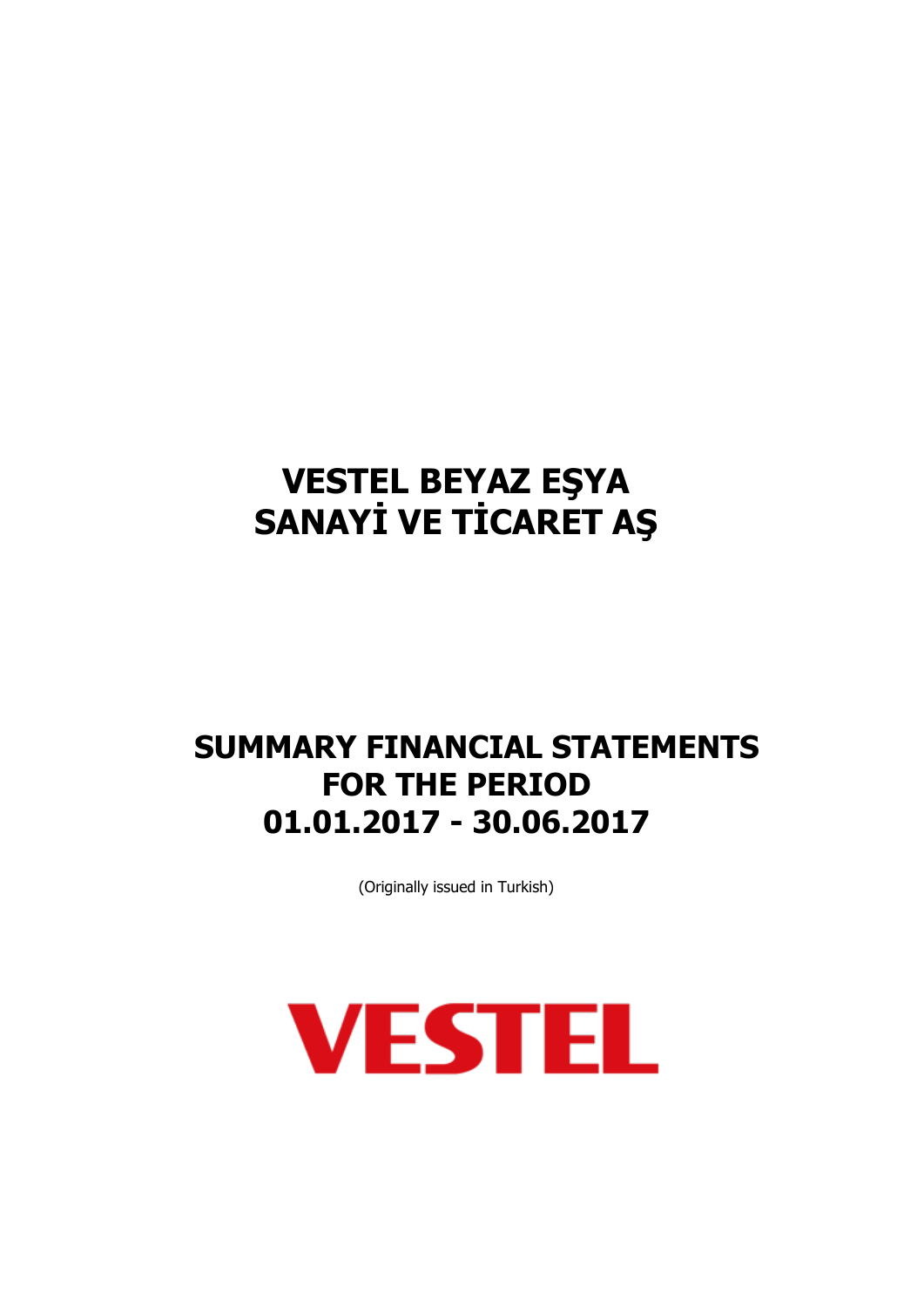SUMMARY FINANCIAL STATEMENTS FOR THE PERIOD 01.01.2017 – 30.06.2017

#### **VESTEL BEYAZ EŞYA SANAYİ VE TİCARET AŞ CONDENSED INTERIM STATEMENTS OF BALANCE SHEETS AS OF 30 JUNE 2017 AND 31 DECEMBER 2016**

|                                                   |             | Reviewed     | Audited    |
|---------------------------------------------------|-------------|--------------|------------|
| <b>ASSETS</b>                                     | <b>Note</b> | 30.06.2017   | 31.12.2016 |
| <b>Current Assets</b>                             |             | 2,206,831    | 1,818,711  |
| Cash and cash equivalents                         | 4           | 15,483       | 12,829     |
| Trade receivables                                 |             | 1,564,868    | 1,186,044  |
| Related parties                                   | 6           | 1,557,073    | 1,182,807  |
| Other parties                                     | 7           | 7,795        | 3,237      |
| Other receivables                                 |             | 127,889      | 336,710    |
| Related parties                                   | 6           | $\Omega$     | 258,612    |
| Other parties                                     | 8           | 127,889      | 78,098     |
| Derivative financial instruments                  |             | 2,158        | 26,404     |
| Derivative financial instruments held for trading | 25          | 2,158        | 2,922      |
| Cash flow hedges                                  | 25          | $\mathbf{0}$ | 23,482     |
| Inventories                                       | 9           | 478,885      | 244,446    |
| Prepaid expenses                                  |             | 16,524       | 11,066     |
| Other parties                                     | 10          | 16,524       | 11,066     |
| Other current assets                              |             | 1,024        | 1,212      |
| Other parties                                     | 16          | 1,024        | 1,212      |
| <b>Non - Current Assets</b>                       |             | 563,956      | 468,792    |
| Property, plant and equipment                     |             | 395,657      | 327,965    |
| Land and premises                                 | 11          | 39,063       | 6,547      |
| Land improvements                                 | 11          | 852          | 875        |
| <b>Buildings</b>                                  | 11          | 40,484       | 40,247     |
| Machinery and equipment                           | 11          | 281,323      | 254,966    |
| Vehicles                                          | 11          | 175          | 215        |
| Fixtures and fittings                             | 11          | 14,985       | 15,028     |
| Leasehold improvements                            | 11          | 3,399        | 3,144      |
| Construction in progress                          | 11          | 15,376       | 6,943      |
| Intangible assets                                 |             | 106,821      | 97,030     |
| Other rights                                      | 12          | 21           | 22         |
| Capitalized development costs                     | 12          | 99,047       | 89,931     |
| Other intangible assets                           | 12          | 7,753        | 7,077      |
| Prepaid expenses                                  |             | 50,455       | 41,741     |
| Other parties                                     | 10          | 50,455       | 41,741     |
| Deferred tax asset                                | 23          | 11,023       | 2,056      |
| <b>TOTAL ASSETS</b>                               |             | 2,770,787    | 2,287,503  |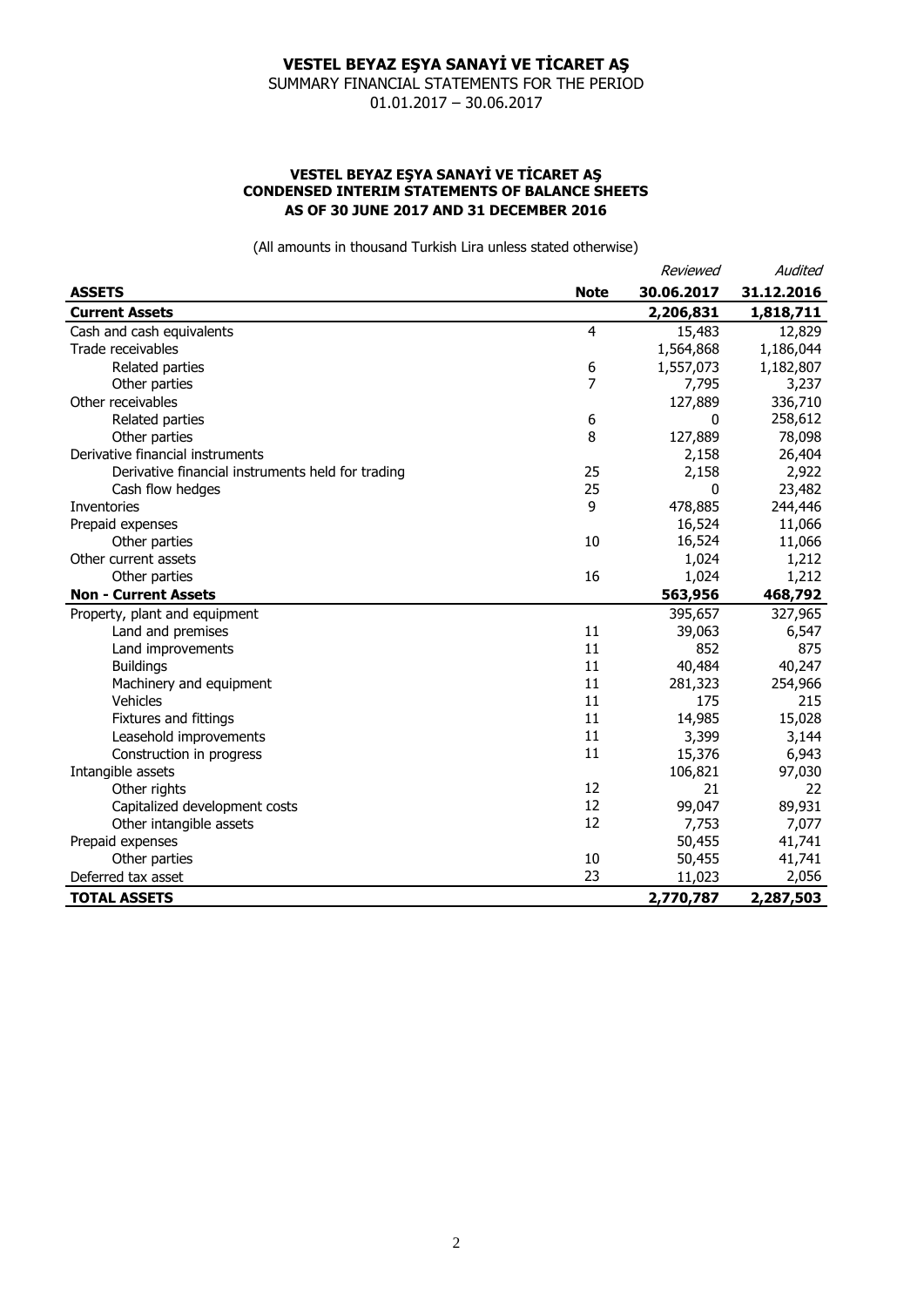SUMMARY FINANCIAL STATEMENTS FOR THE PERIOD 01.01.2017 – 30.06.2017

#### **VESTEL BEYAZ EŞYA SANAYİ VE TİCARET AŞ CONDENSED INTERIM STATEMENTS OF BALANCE SHEETS AS OF 30 JUNE 2017 AND 31 DECEMBER 2016**

|                                                                             |             | Reviewed   | Audited    |
|-----------------------------------------------------------------------------|-------------|------------|------------|
| LIABILITIES AND SHAREHOLDERS' EQUITY                                        | <b>Note</b> | 30.06.2017 | 31.12.2016 |
| <b>Current Liabilities</b>                                                  |             | 1,763,621  | 1,002,241  |
| Short-term financial liabilities                                            |             | 34,980     | 26,407     |
| <b>Bank loans</b>                                                           | 5           | 34,569     | 26,407     |
| Leasing debts                                                               |             | 411        |            |
| Short-term portion of long-term financial liabilities                       |             | 221,185    | 15,691     |
| <b>Bank loans</b>                                                           | 5           | 221,185    | 15,691     |
| Trade payables                                                              |             | 1,163,470  | 840,474    |
| Related parties                                                             | 6           | 43,322     | 23,448     |
| Other parties                                                               | 7           | 1,120,148  | 817,026    |
| Liabilities for employee benefits                                           | 15          | 33,736     | 23,763     |
| Other liabilities                                                           |             | 274,709    | 52,999     |
| Related parties                                                             | 6           | 274,709    | 52,999     |
| Derivative financial instruments                                            |             | 28,540     | 27,853     |
| Derivative financial instruments held for trading                           | 25          | 10,940     | 27,853     |
| Derivative financial instruments held for hedging                           | 25          | 17,600     |            |
| Current income tax liabilities                                              | 23          | 1,422      | 3,185      |
| Short-term provisions                                                       | 13          | 1,620      | 1,620      |
| Other current liabilities                                                   |             | 3,959      | 10,249     |
| Other parties                                                               | 16          | 3,959      | 10,249     |
| <b>Non-Current Liabilities</b>                                              |             | 160,772    | 365,331    |
| Long-term financial liabilities                                             |             | 16,326     | 206,611    |
| <b>Bank loans</b>                                                           | 5           | 15,607     | 206,611    |
| Leasing debts                                                               | 5           | 719        |            |
| Trade payables                                                              |             | 2,239      |            |
| Other parties                                                               | 7           | 2,239      |            |
| Other payables                                                              |             | 116,034    | 134,261    |
| Related parties                                                             | 6           | 116,034    | 134,261    |
| Long-term provisions                                                        |             | 26,173     | 24,459     |
| Provisions for employee benefits                                            | 15          | 26,173     | 24,459     |
| <b>Shareholders' Equity</b>                                                 |             | 846,394    | 919,931    |
| Paid-in capital                                                             | 17          | 190,000    | 190,000    |
| Adjustments to share capital                                                | 17          | 9,734      | 9,734      |
| Share premium (Discount)                                                    | 17          | 109,031    | 109,031    |
| Other comprehensive income/expense not to be reclassified to profit or loss |             | (3, 436)   | (3, 313)   |
| Revaluation gain/loss                                                       |             | (3,436)    | (3, 313)   |
| Other comprehensive income/expense to be reclassified to profit or loss     |             | (14,080)   | 18,786     |
| Cash flow hedges                                                            |             | (14,080)   | 18,786     |
| Restricted reserves                                                         | 17          | 111,627    | 77,019     |
| Retained earnings                                                           | 17          | 304,066    | 193,669    |
| Net income for the period                                                   |             | 139,452    | 325,005    |
| <b>TOTAL LIABILITIES AND EQUITY</b>                                         |             | 2,770,787  | 2,287,503  |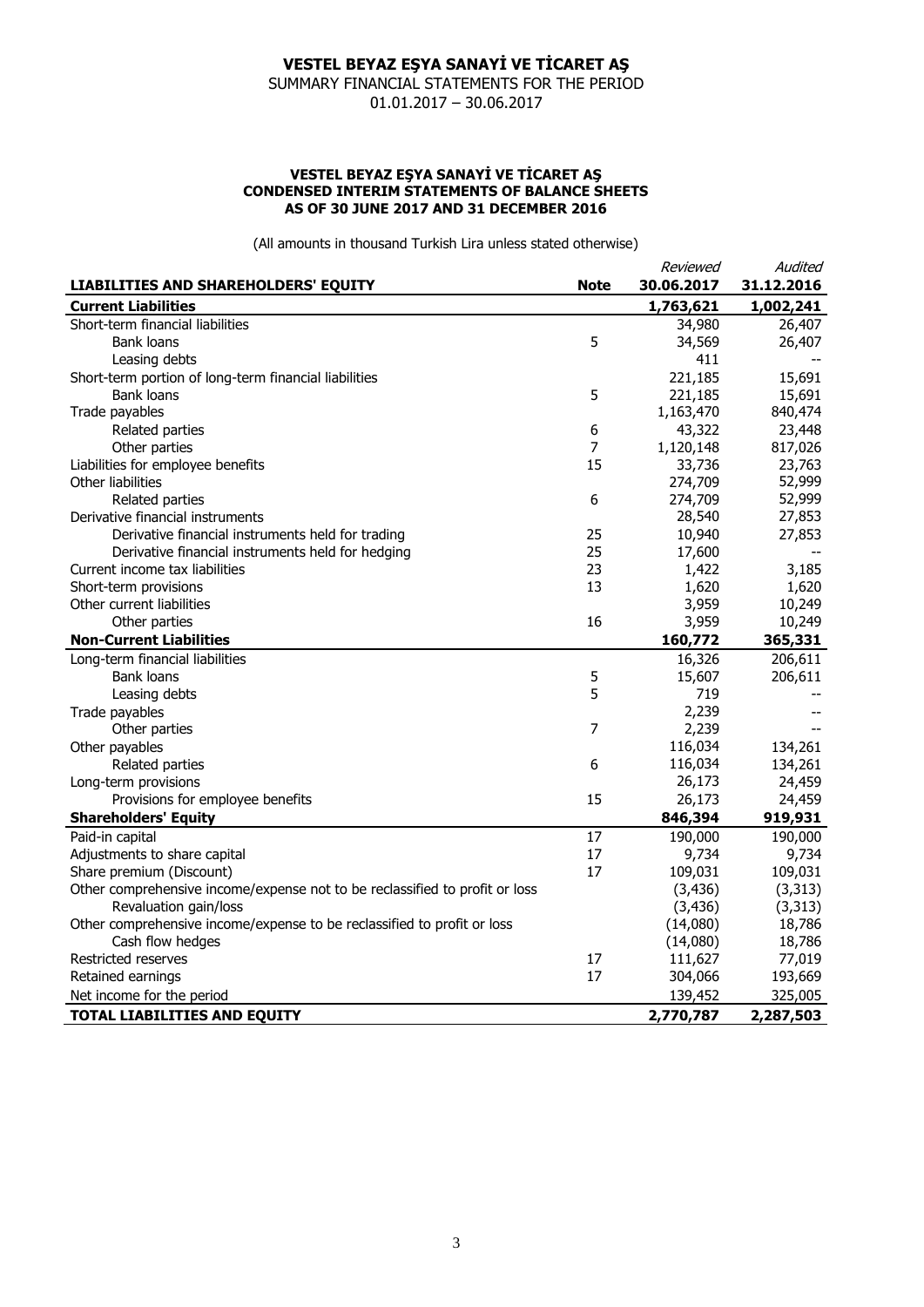SUMMARY FINANCIAL STATEMENTS FOR THE PERIOD 01.01.2017 – 30.06.2017

#### **VESTEL BEYAZ EŞYA SANAYİ VE TİCARET AŞ CONDENSED INTERIM STATEMENTS OF INCOME FOR THE PERIOD ENDED 30 JUNE 2017 AND 30 JUNE 2016**

|                                         |             | $01.01 -$   | $01.01 -$     |
|-----------------------------------------|-------------|-------------|---------------|
|                                         | <b>Note</b> | 30.06.2017  | 30.06.2016    |
| Revenue                                 | 18          | 1,744,512   | 1,429,548     |
| Cost of sales                           | 18          | (1,527,999) | (1, 187, 528) |
| <b>Gross Profit</b>                     |             | 216,513     | 242,020       |
| General & Administrative expenses       | 20          | (24, 018)   | (23, 309)     |
| Marketing expenses                      | 20          | (24, 519)   | (22, 446)     |
| Research & Development expenses         | 20          | (15, 376)   | (13, 329)     |
| Other income from operating activities  | 21          | 140,375     | 42,028        |
| Other expense from operating activities | 21          | (80, 857)   | (34,349)      |
| <b>Operating Profit/Loss</b>            |             | 212,118     | 190,615       |
| Financial income                        | 22          | 56,495      | 64,904        |
| Financial expense                       | 22          | (125, 488)  | (53,605)      |
| <b>Profit Before Tax</b>                |             | 143,125     | 201,914       |
| Tax benefit/(expense)                   |             | (3, 673)    | (7, 242)      |
| Current tax benefit/(expense)           | 23          | (4, 393)    | (10, 821)     |
| Deferred tax benefit/(expense)          | 23          | 720         | 3,579         |
| <b>Net Income for the Period</b>        |             | 139,452     | 194,672       |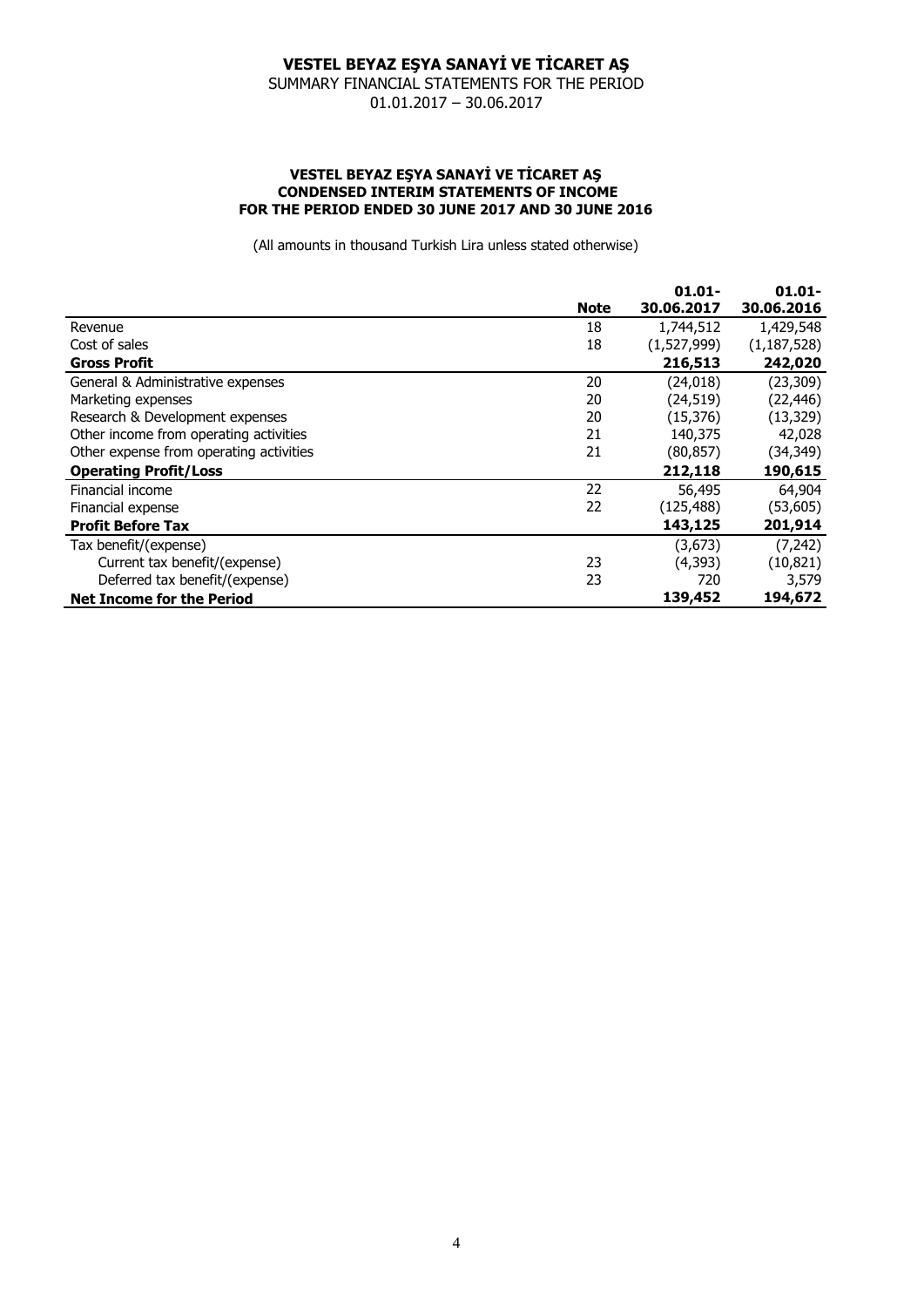SUMMARY FINANCIAL STATEMENTS FOR THE PERIOD 01.01.2017 – 30.06.2017

#### **VESTEL BEYAZ EŞYA SANAYİ VE TİCARET AŞ CONDENSED INTERIM STATEMENTS OF CASHFLOWS FOR THE PERIOD ENDED 30 JUNE 2017 AND 30 JUNE 2016**

|                                                            | <b>Note</b> | $01.01 -$<br>30.06.2017 | $01.01 -$<br>30.06.2016 |
|------------------------------------------------------------|-------------|-------------------------|-------------------------|
|                                                            |             |                         |                         |
| <b>Net Cash Provided by Operating Activities:</b>          |             | (142, 118)              | 93,765                  |
| Net income for the period                                  |             | 139,452                 | 194,672                 |
| Adjustments to reconcile net income                        |             | 76,610                  | 63,851                  |
| Depreciation and amortization                              | 11          | 51,780                  | 44,555                  |
| Impairment on inventories                                  | 9           | 1,038                   | (475)                   |
| Provisions                                                 |             | 4,426                   | 4,211                   |
| Provisions for employment termination benefits             | 15          | 4,426                   | 4,211                   |
| Interest income                                            | 22          | (11, 107)               | (11, 044)               |
| Interest expense                                           | 22          | 18,907                  | 8,853                   |
| Unrealized foreign exchange differences                    |             | 25,203                  | (358)                   |
| Fair value (gain)/loss on derivative financial instruments |             | (16, 149)               | 11,633                  |
| Tax (benefit)/expense                                      |             | 3,673                   | 7,242                   |
| (Gain)/loss from sales of tangible assets                  |             | (246)                   | (84)                    |
| Other                                                      | 4           | (915)                   | (682)                   |
| <b>Changes in working capital</b>                          |             | (349, 158)              | (170, 291)              |
| (Increase)/decrease in trade receivables                   |             | (378, 824)              | (141, 368)              |
| Related parties                                            | 6           | (374, 266)              | (137, 866)              |
| Other parties                                              | 7           | (4, 558)                | (3, 502)                |
| (Increase)/decrease in other receivables                   |             | (49, 791)               | (2,690)                 |
| Other parties                                              | 8           | (49, 791)               | (2,690)                 |
| (Increase)/decrease in inventories                         | 9           | (235, 477)              | (77, 103)               |
| (Increase)/decrease in pre-paid expenses                   | 10          | (14, 172)               | (19, 949)               |
| Increase/(decrease) in trade payables                      |             | 325,235                 | 54,881                  |
| Related parties                                            | 6           | 19,874                  | 1,532                   |
| Other parties                                              | 7           | 305,361                 | 53,349                  |
| Increase/(decrease) in employee termination benefits       | 15          | 9,973                   | 2,182                   |
| Other                                                      |             | (6, 102)                | 13,756                  |
| (Increase)/decrease in other assets                        |             | 188                     | 12,837                  |
| Increase/(decrease) in other liabilities                   |             | (6, 290)                | 919                     |
| <b>Cash Flows From (Used in) Operations</b>                |             | (133,096)               | 88,232                  |
| Employee termination benefits paid                         | 15          | (2,866)                 | (3, 722)                |
| Current income tax paid                                    | 23          | (6, 156)                | 9,255                   |
| <b>Net Cash From Investing Activities:</b>                 |             | 129,595                 | (151, 532)              |
| Cash provided from sales of tangible assets                |             | 1,073                   | 1,034                   |
| Acquisition of tangible assets                             | 11          | (110, 371)              | (40, 479)               |
| Acquisition of intangible assets                           | 12          | (19, 719)               | (14, 978)               |
| Cash advances and loans made to related parties            | 6           | 258,612                 | (97, 109)               |
| <b>Net Cash From Financing Activities:</b>                 |             | 14,262                  | (8, 536)                |
| Proceeds from bank borrowings                              |             | 176,854                 | 253,477                 |
| Loans                                                      |             | 175,724                 | 253,477                 |
| Other financial borrowings                                 |             | 1,130                   |                         |